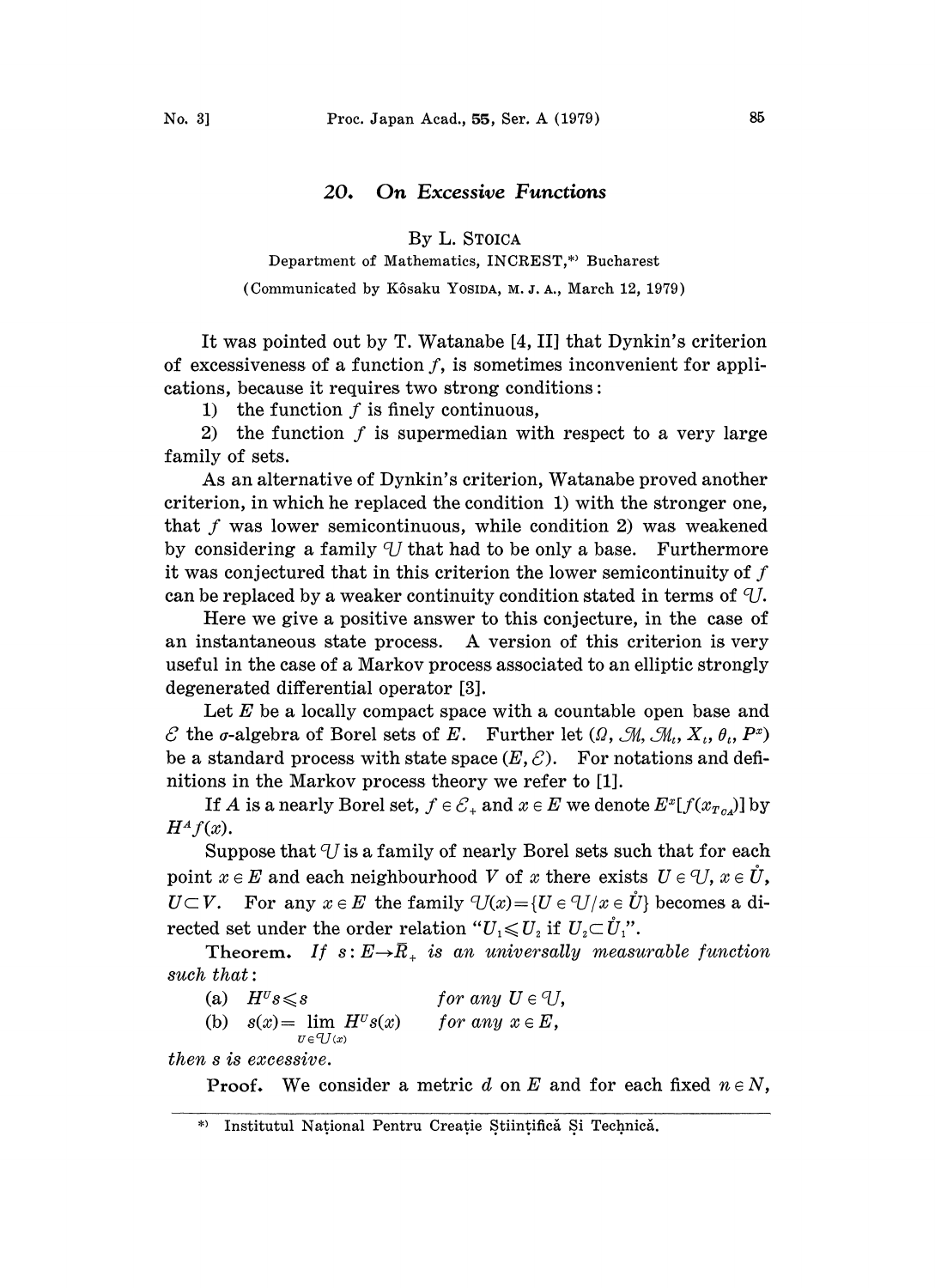$n\geqslant 1$ , choose a sequence  $\{D_i/i \in N\}$  of open sets and another sequence  ${U_i/i \in N} \subset U$  such that

$$
\bigcup_{i\in N} D_i = E, \quad \overline{D}_i \subset \dot{U}_i, \quad d(U_i) < 1/n, \quad (\forall) i \in N,
$$

the set  $\{i \in N/U_i \cap K \neq \emptyset\}$  is finite for any compact set K. We define  $R(\omega) = T_{CU_i}(\omega)$  if  $X_0(\omega) \in D_i \setminus \bigcup_{j=1}^{i-1} D_j$ , then put  $R_0 = 0$ ,  $R_1 = R$  and  $R_{k+1}=R_k+R\circ\theta_{R_k}$  for each  $k\in\mathbb{N}$ ,  $k\geqslant1$ .

 ${R_k / k \in N}$  are stopping times (see [4], (II) Lemma 3.2) and  $\lim_{k \to \infty} R_k$  $=\xi$ . The function  $s_n : E \to \overline{R}_+$ , defined by  $s_n(x) = \inf \{H^{U_i} s(x) / i \in N,$  $x \in \mathring{U}_i$  is universally measurable ([1], p. 61). Further let  $x_0 \in E$ ,  $t>0$ ,  $n \in N$ ,  $n \geqslant 1$ . We are going to prove the following inequality by induction:

(1) 
$$
s(x_0) \geqslant E^{x_0}[s_n(X_t); t \leqslant R_k] + E^{x_0}[s(X_{R_k}); R_k < t].
$$
  
For  $k=0$  it is trivial. Further (a) implies :  

$$
s(x) \geqslant E^x[s(X_k)].
$$

On the other hand we have

$$
\begin{array}{c}E^x [s(X_{\mathit{TOU}_i})\,;\, t\!<\!T_{\mathit{CU}_i}]\!=\!E^x[H^{U{\hskip.1em}\imath}s(X_t)\,;\, t\!<\!T_{\mathit{CU}_i}]\\\gg\!E^x [s_{\mathit{n}}(X_t)\,;\, t\!<\!T_{\mathit{CU}_i}],\end{array}
$$

and hence  $E^x[s(X_R); t - r \lt R] \geqslant E^x[s_n(X_{t - r}); t - r \lt R].$ 

In this inequality we put  $x=X_{R_k}(\omega)$  and  $r=R_k(\omega)$  and integrate over  $\{\omega/R_k(\omega) \leq t\}$  with respect to  $dP^{x_0}(\omega)$ :

$$
(3) \quad \int \chi_{\{\omega/R_k(\omega)
$$

Using the strong Markov property,<sup>11</sup> we can rewrite the last term as

$$
E^{x_0}[s_{\scriptscriptstyle n}(X_{\scriptscriptstyle t})\,;\,t\!-\!R_{\scriptscriptstyle k}\!<\!R\circ\theta_{R_{\scriptscriptstyle k}}\,;\,R_{\scriptscriptstyle k}\!<\!t].
$$

Now in (2) we put  $X_{R_k}(\omega)$  instead of x and integrate both sides of (2) over  $\{\omega/R_k(\omega) \leq t\}$ :

$$
E^{x_0}[s(X_{R_k})/R_k\!<\!t]\!\geqslant\int \chi_{\{\omega/R_k(\omega)\!<\!t\}}\int s(X_{R}(\omega'))dP^{x_{R_k}(\omega)}(\omega')dP^{x_0}(\omega),
$$

further, using (3) we get

$$
\geqslant E^{x_0}[s_n(X_t); R_k < t < R_{k+1}] \\ \hspace{1cm} + \int \chi_{\{\omega/R_k(\omega) < t\}} \int s(X_R(\omega')) \chi_{\{\omega'/R(\omega') \leqslant t - R_k(\omega)\}} dP^{X_{R_k(\omega)}}(\omega') dP^{x_0}(\omega) .
$$

Again the strong Markov property<sup>1)</sup> shows that the last term equals

$$
E^{x_0}[s(X_{R_{k+1}}); R_{k+1} \leqslant t]
$$

Thus we have

<sup>&</sup>lt;sup>1)</sup> We have used the strong Markov property in the following form: If  $\tau$ <sup>1)</sup> We have used the strong Markov property in the following form: If  $\tau$  is a stopping time and  $G(\omega, \omega')$  an  $\mathcal{M}_\tau \otimes \mathcal{F}$  measurable non-negative functions, then  $E^x[G(\cdot, \theta_\tau(\cdot)); \mathcal{M}_\tau](\omega) = E^{X_\tau(\omega)}[G(\omega, \cdot)].$  $E^x[G(\cdot,\theta_{\tau}(\cdot)); \mathcal{M}_\tau](\omega) = E^{X_{\tau}(\omega)}[G(\omega,\cdot)].$